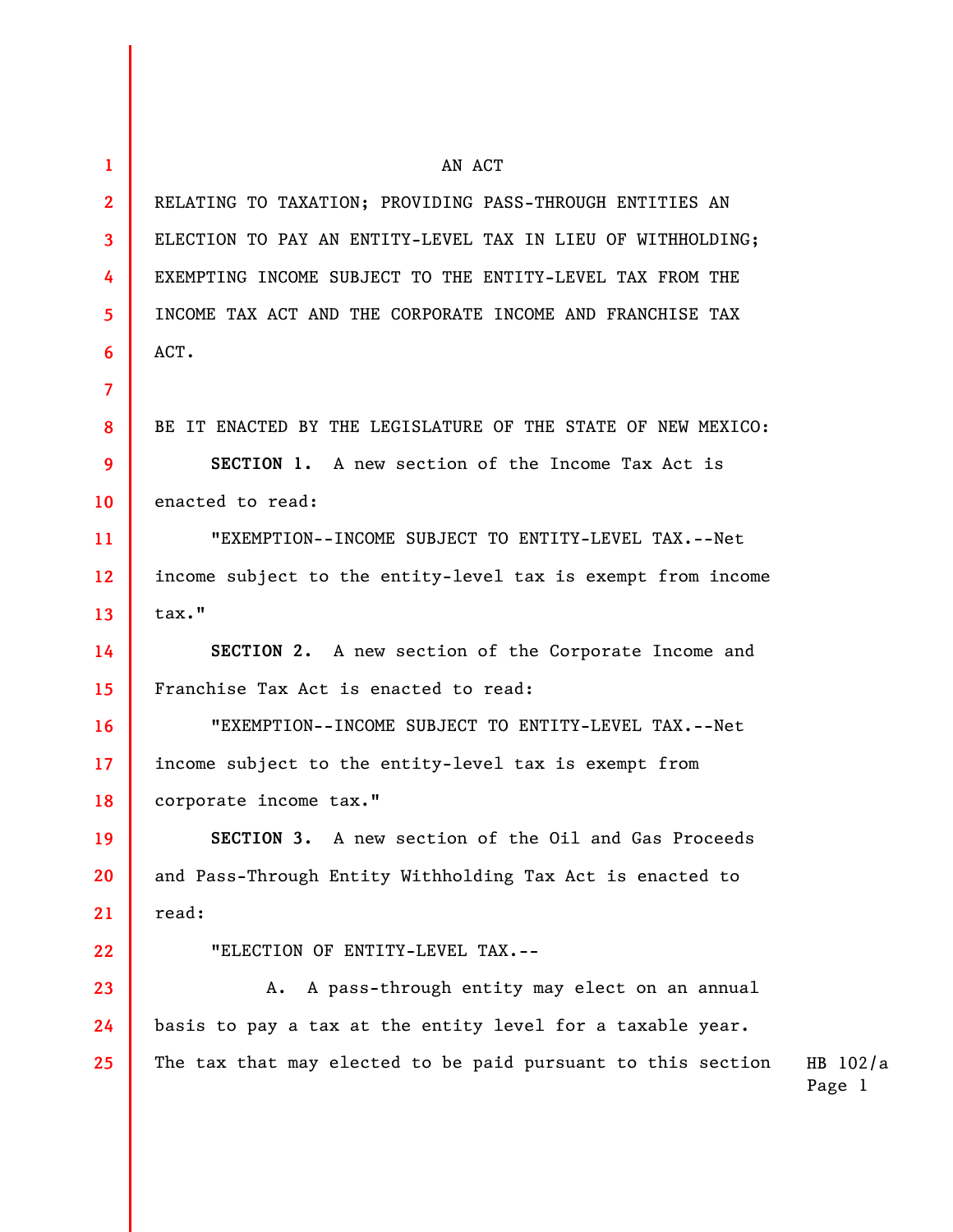may be referred to as the "entity-level tax".

**1** 

**10** 

**11** 

**12** 

**13** 

**14** 

**15** 

**16** 

**17** 

**18** 

**19** 

**20** 

**23** 

**24** 

**25** 

**2 3 4 5 6 7 8 9**  B. Pass-through entities electing to pay the entity-level tax shall make the election by filing a complete entity-level tax return with the department in the form and manner as prescribed by the department. The return shall be filed no later than the original or extended due date of the entity's federal partnership or S corporation return for the taxable year. Payment of the entity-level tax shall accompany or precede the filing of the return.

C. The entity-level tax is imposed on the distributed net income of the pass-through entity for the taxable year. The rate of entity-level tax is equal to the higher of the maximum tax rate imposed pursuant to Section 7-2-7 NMSA 1978 or the maximum tax rate imposed pursuant to Section 7-2A-5 NMSA 1978 for the taxable year.

D. Distributed net income of a pass-through entity shall equal the amount of net income of the pass-through entity allocated and apportioned to New Mexico pursuant to the Uniform Division of Income for Tax Purposes Act, less allocations of net income from that amount to:

**21 22**  (1) the United States, this state or a political subdivision of either;

(2) a federally recognized Indian nation, tribe or pueblo located wholly or partially in New Mexico, or any political subdivision thereof;

HB 102/a Page 2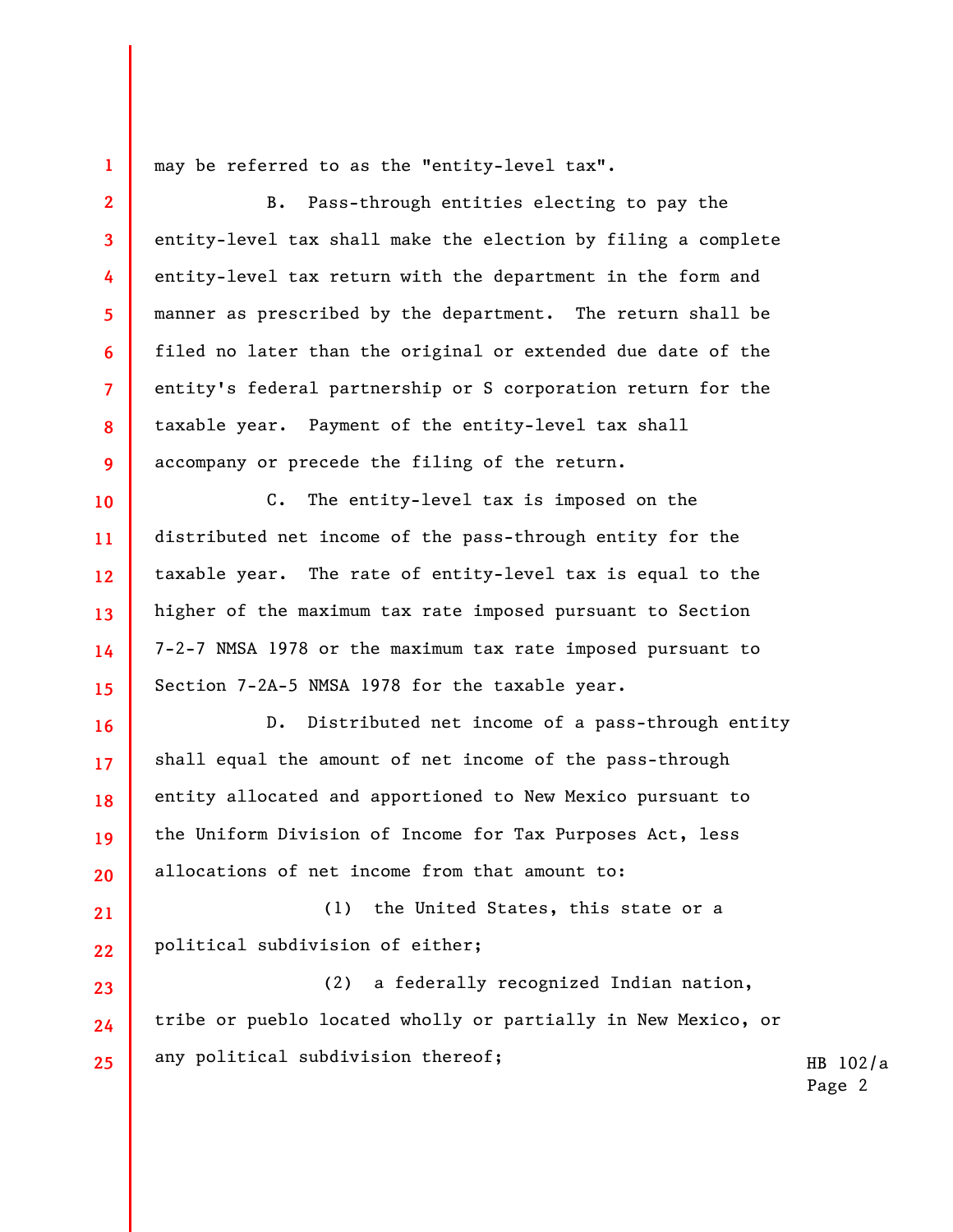(3) an organization that has been granted exemption from the federal income tax by the United States commissioner of internal revenue as an organization described in Section 501(c)(3) of the Internal Revenue Code; or

(4) a corporate partner that would properly include the income in the partner's New Mexico tax return as part of the partner's unitary business income.

E. Pass-through entities electing to pay the entity-level tax shall make estimated payments of the tax at the same time and in the same amounts as the withholding required by Subsection B of Section 7-3A-3 NMSA 1978. Amounts remitted pursuant to Subsection B of Section 7-3A-3 NMSA 1978 by entities electing to pay the entity-level tax shall be deemed payments of estimated entity-level tax.

F. If, for a taxable year, the sum of the estimated payments of tax made by a pass-through entity pursuant to Subsection E of this section exceeds the amount of entity-level tax owed, the pass-through entity may apply for a refund of the difference. If, for a taxable year, the entity-level tax owed by a pass-through entity exceeds the sum of the estimated payments made by the pass-through entity, the pass-through entity shall remit the difference on or before the date the pass-through entity's entity-level tax is due."

**25** 

**1** 

**2** 

**3** 

**4** 

**5** 

**6** 

**7** 

**8** 

**9** 

**10** 

**11** 

**12** 

**13** 

**14** 

**15** 

**16** 

**17** 

**18** 

**19** 

**20** 

**21** 

**22** 

**23** 

**24** 

HB 102/a **SECTION 4.** APPLICABILITY.--The provisions of this act

Page 3